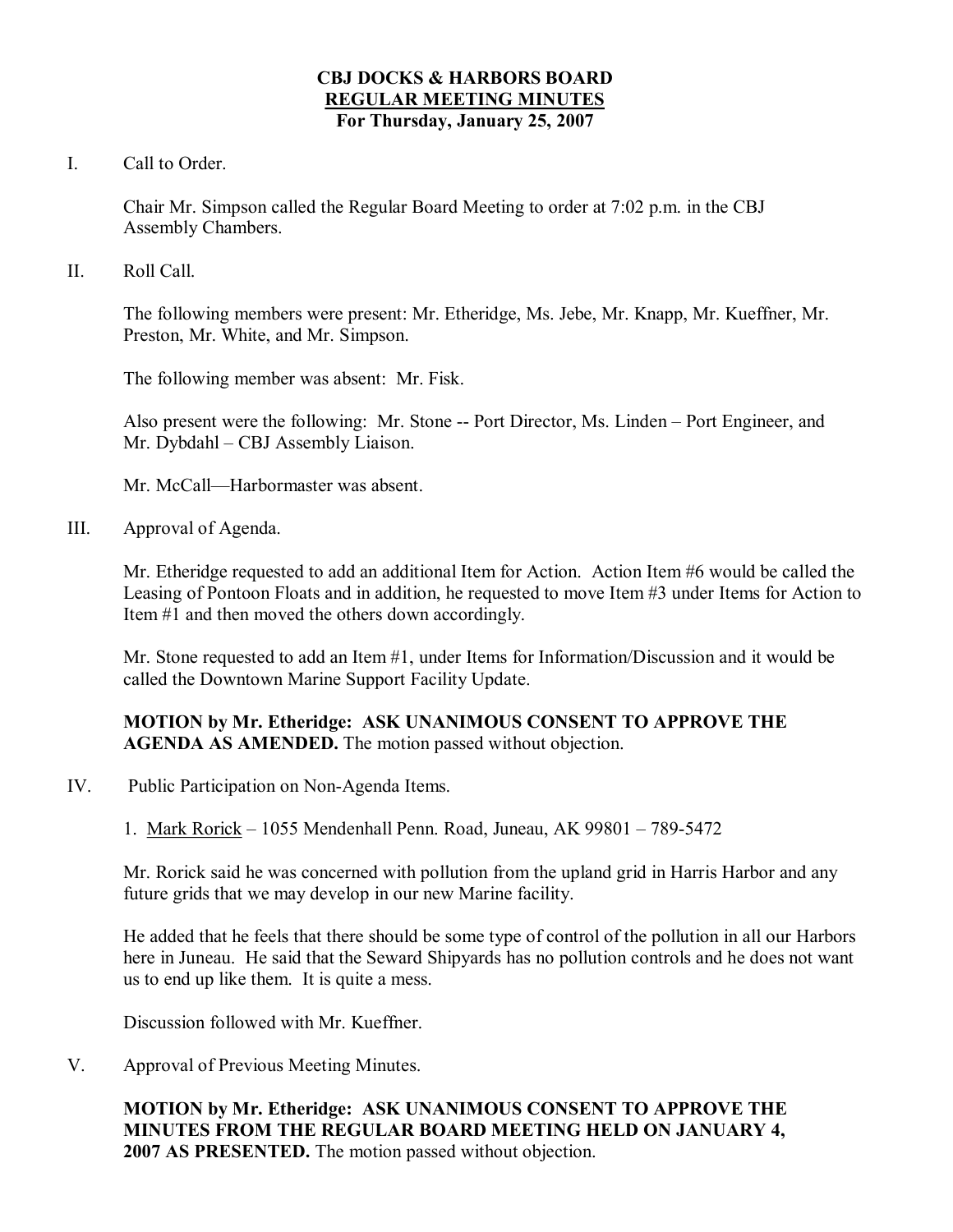January 25, 2007 Page 2

#### VI. Items for Action.

1. Proposed Regulations for Speed Limits within the Small Boat Harbors and Portions of Gastineau Channel and Auke Bay.

Mr. Stone gave a short presentation on this topic and used the projector screen to show the boundary areas in question.

Discussion followed with Mr. Knapp, Mr. Preston, and Mr. Kueffner.

## **PUBLIC COMMENT:**

1. Larry Dupler – 8500 Evergreen Park Road, Juneau, AK 99801 – 723-9253

Mr. Dupler said he would like to have the 8-knot zone deleted at Auke Bay. He said that he runs a Whale Watching business out of Auke Bay and this slower speed will affect his business as to the length of time he can present tours to his customers. He said that he would get together with 4 Seasons Marine and Allen Marine and bring back suggestions regarding this topic.

2. Michael Williams – 5846 Lemon Street, Juneau, AK 99801

Mr. Williams said that the Harbor Board should be looking at areas outside these zones to put in an alternative launch ramp and get the congestion away from the Auke Bay Harbor.

He added that he definitely was not in favor of these zones as presented. He questions how these new regulations would be enforced and if it would require hiring more personnel to enforce these regulations.

3. Skip Lundstrom – 4316 Conifer Lane, Juneau, AK 99801

Mr. Lundstrom said that if these new regulations are approved it would take him 28 minutes longer to get out fishing. It also would increase the cost of his gas due to more gas usage.

He added that he is not in favor of the Auke Bay Wake Zone limits and he also does not think that it would be enforceable.

Discussion followed with Mr. Preston. Mr. Preston said he would like to have Item #3 removed from the proposed regulation.

Still more discussion followed with Mr. White, Mr. Etheridge, Mr. Kueffner, and Mr. Simpson.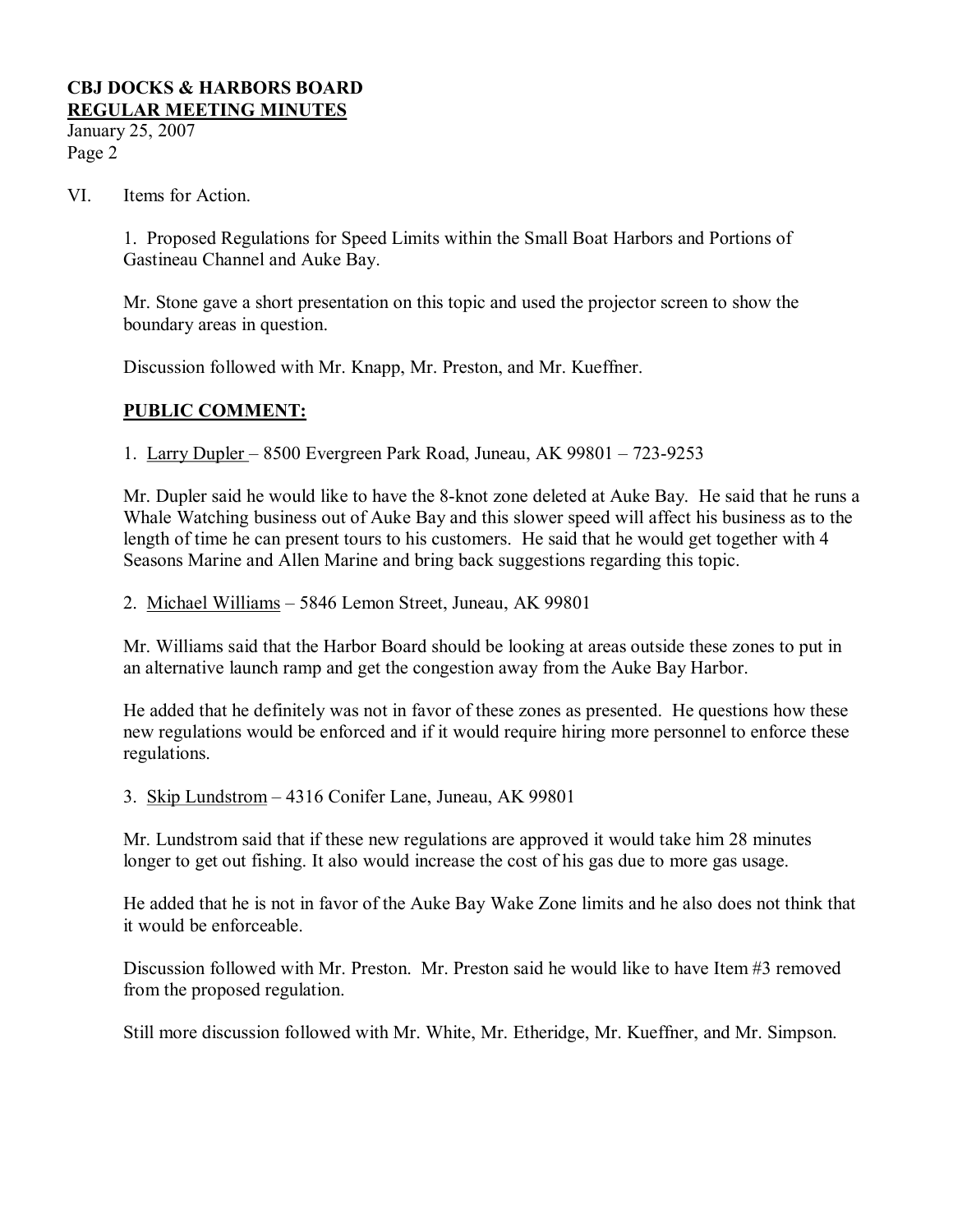January 25, 2007 Page 3

VI. Items for Action (cont'd).

**MOTION by Mr. Knapp: MOVE TO FOLLOW THE PROPOSED REGULATIONS FOR SPEED LIMITS AS APPROVED BY THE BOARD, TO HOLD PUBLIC HEARINGS AT THE FEBRUARY 13, 2007 AND MARCH 13, 2007 OPERATIONS COMMITTEE MEETING AND THE MARCH 29, 2007 REGULAR BOARD MEETING, AND TO TAKE FINAL ACTION ON THE REGULATIONS AT THE MARCH 29, 2007 REGULAR BOARD MEETING AFTER THE PUBLIC HEARING AND TO CONSIDER ALL PUBLIC COMMENTS BEFORE TAKING FINAL ACTION.** Mr. Etheridge seconded the motion.

**MOTION by Mr. Preston: MOVE TO AMMEND THE MOTION TO DELETE ITEM #3 – THE 8KNOT ZONE LIMIT AS PRESENTED IN THE REGULATION.** Mr. Kueffner seconded the motion.

Discussion followed with Mr. Preston, and Mr. Etheridge.

Chair Simpson called for a vote on the main motion. The main motion failed with 4Yes votes and 3- No votes.

**MOTION by Mr. Etheridge: TO MOVE TO RECONSIDER THE MAIN MOTION TO FOLLOW THE PROPOSED REGULATIONS FOR SPEED LIMITS AS APPROVED BY THE BOARD AND TO HOLD PUBLIC MEETINGS AS LISTED IN THE PREVIOUS MAIN MOTION.** Mr. Knapp seconded the motion.

Discussion followed with Mr. Preston, Mr. Kueffner, and Mr. Knapp.

Chair Simpson called for a vote on the reconsidered main motion. The motion passed with 6-Yes votes and 1- No vote by Mr. Kueffner.

**MOTION by Mr. Preston: TO APPROVE THE MAIN MOTION UNDER RECONSIDERATION, WITH THE REMOVAL OF THE 8KNOT SPEED LIMIT ZONE.** Mr. Kueffner seconded the motion.

Chair Simpson called for a vote on the reconsidered amended motion with the removal of the 8 knot speed limit zone.

The motion passed with 6-Yes votes and 1- No vote by Mr. Kueffner.

2. Proposed Amendments to Fee Regulations.

Mr. Stone gave a short presentation on this topic.

Discussion followed with Mr. Knapp.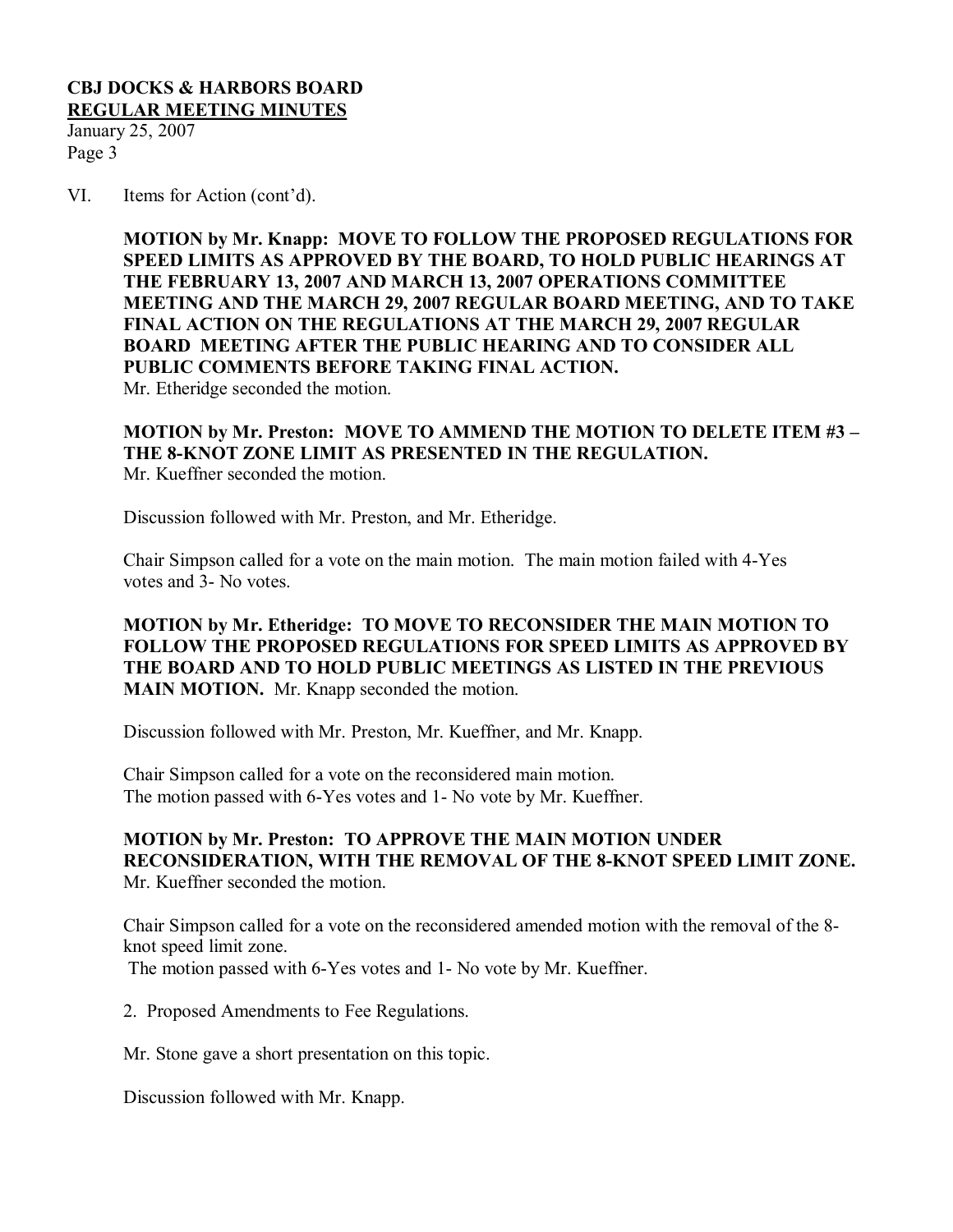January 25, 2007 Page 4

VI. Items for Action (cont'd).

**MOTION by Mr. Preston: ASK UNANIMOUS CONSENT TO PROPOSE FOUR AMENDMENTS TO THE FEE REGULATIONS AS APPROVED BY THE BORAD, TO HOLD PUBLIC HEARINGS AT THE FEBRUARY 15, 2007 FINANCE COMMITTEE MEETING AND THE FEBRUARY 22, 2007 REGULAT BOARD MEETING, AND TO TAKE FINAL ACTION AT THE FEBRUARY 22, 2007 REGULAR BOARD MEETING AFTER THE PUBLIC HEARING.** The motion passed without objection.

3. GCI Cable Easement.

Mr. Stone gave a short presentation on this topic.

Discussion followed with Mr. Etheridge.

## **PUBLIC COMMENT:**

1. Howard Lockwood – Manager, Juneau Port Development, LLC #28 Thunderbird Terrace, Juneau, AK  $99801 - 209 - 4250$ 

Mr. Lockwood said that he had concerns about this location and the jog shown on the property line proposed for this easement. He said that he felt this proposed property line easement would affect further upland development of this area and would affect his proposed development of this area.

He added he will be installing a containment wall and has concerns about whether this proposed cable easement will affect his proposed upland development area.

Discussion followed with Mr. Kueffner, Mr. Knapp, Mr. Preston, and Mr. Etheridge.

**MOTION by Mr. Etheridge: ASK UNANIMOUS CONSENT TO APPROVE AN EASEMENT TO GCI FOR THE PURPOSE OF INSTALLING A FIBER OPTIC CABLE ACROSS THE GASTINEAU CHANNEL FROM THE GCI CABLE STATION TO THE DOUGLAS SMALL BOAT HARBOR WITH A CAVEAT TO FOLLOW THE ATS #201 PROPERTY LINES AND NOT HINDER ANY FUTURE DEVELOPMENT.**

The motion passed without objection.

4. FY 08 Amended Docks and Harbors Budgets.

Mr. Preston gave a short presentation on this topic and then Mr. Stone added further details.

Mr. Stone said that he and Mr. Etheridge have been up to the Legislature trying to get more money appropriated for the Docks and Harbors Department.

Discussion followed with Mr. Preston.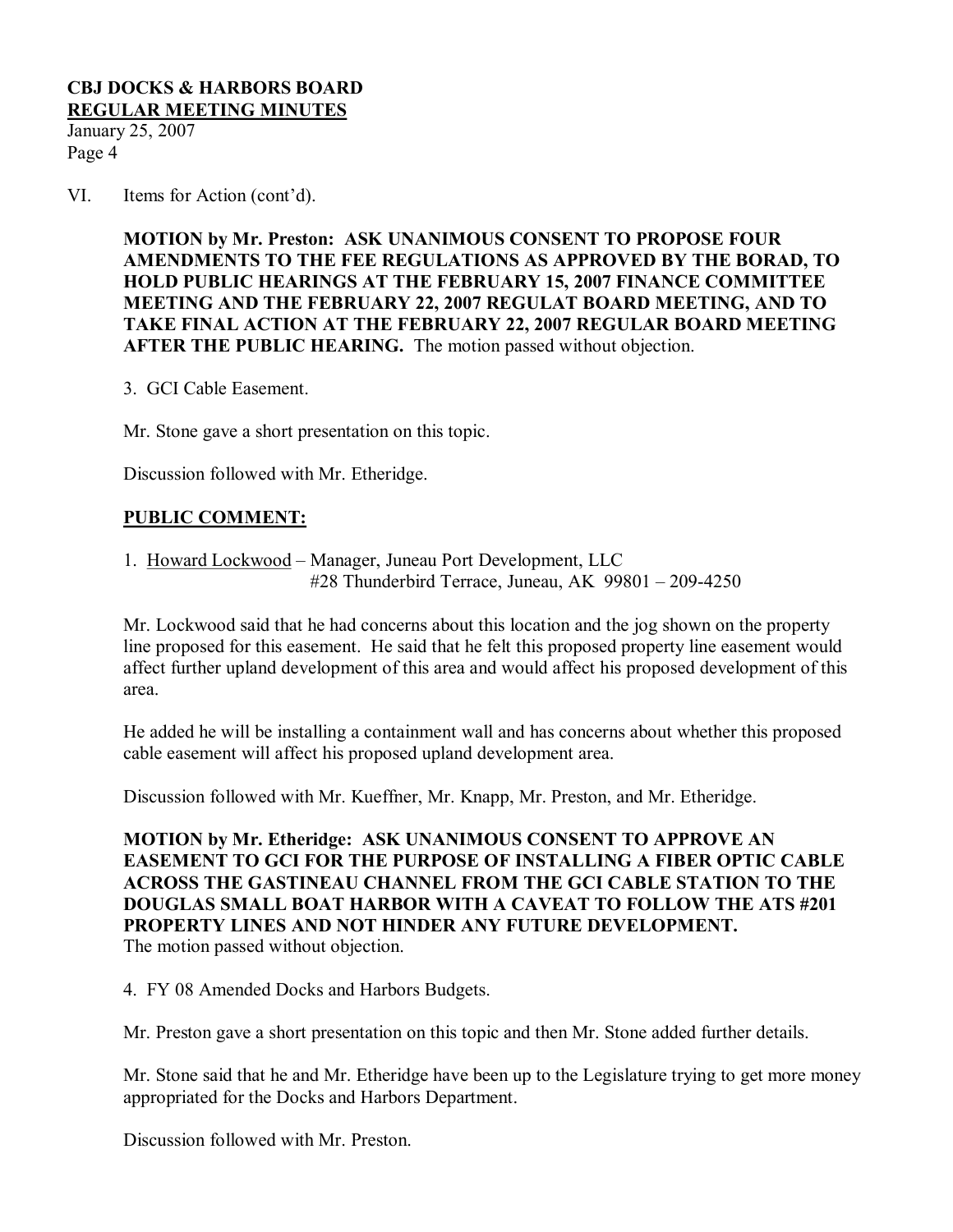January 25, 2007 Page 5

VI. Items for Action (cont'd).

**MOTION by Mr. Preston: ASK UNANIMOUS CONSENT TO ADOPT THE FY 08 AMENDED DOCKS AND HARBORS BUDGETS AS PRESENTED BY THE FINANCE COMMITTEE AND TO SUBMIT IT TO THE CBJ MANAGER FOR PRESENTATION TO THE CBJ ASSEMBLY FOR APPROVAL.** The motion passed without objection.

5. CBJ Ordinance Serial No. 2007-06, an Ordinance Creating a Cruise Ship Berthing and Lightering Zoning Overlay District in Juneau.

Mr. Simpson gave a short presentation on this topic.

He gave the Board Members some time to read and look over the new information submitted by the Port Director.

Discussion followed with Mr. Knapp, Mr. Etheridge, Mr. Kueffner, Mr. Dybdahl, Mr. Stone, Mr. Simpson, and Mr. Etheridge.

### **MOTION by Mr. Etheridge: MOVE TO RECOMMEND TO MOVE FORWARD WITH THE LIST OF THE HARBOR BOARD'S CONCERNS AND TO SEEK FURTHER CLARIFICATION AND TO FORWARD MR. STONE'S DRAFT LETTER TO THE ASSEMBLY AND TO CONTINUE DISCUSSIONS WITH CDD TO SEE IF WE CAN COME UP WITH SOMETHING EASIER FOR ALL TO UNDERSTAND.** Mr. Knapp seconded the motion.

More discussion followed with Mr. Simpson, Mr. Etheridge, and Mr. Knapp.

The motion passed without objection.

6. Leasing of the Pontoon Floats.

Mr. Etheridge gave a short presentation on this topic.

## **MOTION by Mr. Etheridge: ASK UNANIMOUS CONSENT TO MOVE TO ALLOW THE STAFF TO PREPARE AN ANNUAL LEASE DOCUMENT AND TO MOVE FORWARD TO LEASE OUT THE PONTOON FLOATS AS LONG AS THE LEASE FALLS WITHIN THE PERAMETERS OF THE CITY GUIDELINES FOR LEASING.**

Discussion followed with Mr. Preston.

The motion passed without objection.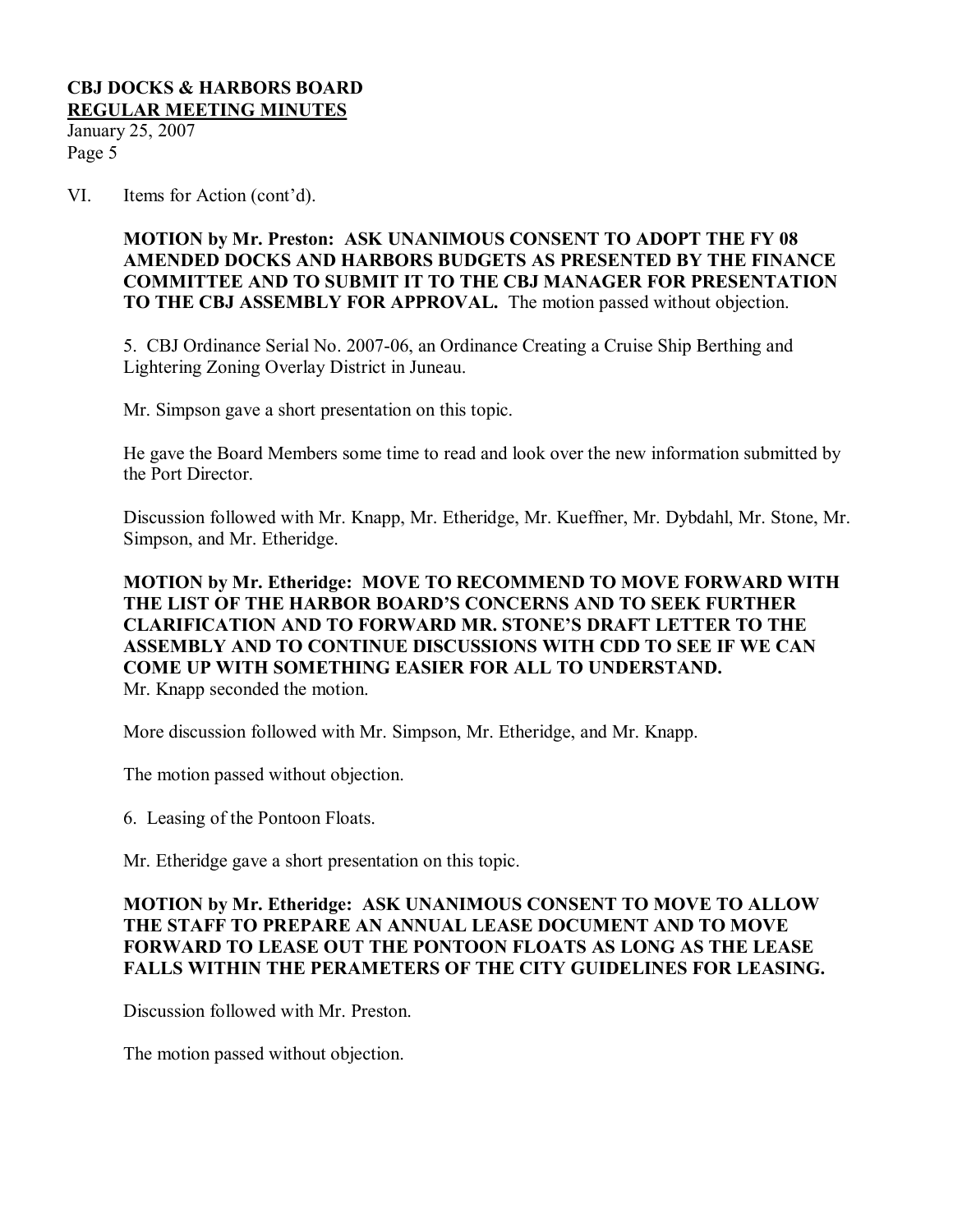January 25, 2007 Page 6

- VII. Items for Information/Discussion.
	- 1. Downtown Marine Support Facility.

Ms. Linden gave a short presentation on this topic and then introduced Mr. Shawn McFarland from Tryck, Nyman & Hayes.

Mr. McFarland said he was very excited about doing this project. He added that there was a lot of enthusiasm for this facility shown at the public meeting that they held last night.

He added that he would keep the Board members informed as things progress. In April, the study is scheduled to wrap-up with their recommendation for sites for this project.

He said that they are on schedule and that they intend to remain on schedule through out this project.

Discussion followed with Mr. Kueffner, Ms. Linden, Mr. McFarland, and Mr. Etheridge.

- VIII. Committee and Board Members Reports.
	- 1. Operations Committee Meeting January 16, 2007

Mr. Etheridge said that the Committee decided not to sell the pontoon floats as they are looking at possibly using them for decking over for work floats. They want to lease them out until the Harbors Department has a permanent use for them.

He also added that Mr. McCall was able to get all his requests approved for the Transportation Workers Identification Credentials (TWIC) program. They will be setting up the operations training program here in Juneau so we do not have to send our employees out of town for this required training.

2. Finance Committee Meeting – January 18, 2007.

Mr. Preston said that the Fee Schedule change letter to patrons is scheduled to be sent out at the end of this month. These changes will be effective on July 1, 2007.

He added that the Committee also discussed the live-aboard surcharge. There had been a question as to whether Patrons would be exempt from live-aboard fees if they own property upland and already pay CBJ taxes. It was decided that Patrons who own property upland and also live-aboard will still pay the live-aboard fees. If they own property upland and live permanently on this property then they would not have to pay this live-aboard fee.

3. CIP/Planning Committee Meeting – January 23, 2007.

Mr. Etheridge said that everything that had been discussed at the meeting has already been discussed at tonight's meeting so he had nothing further to add.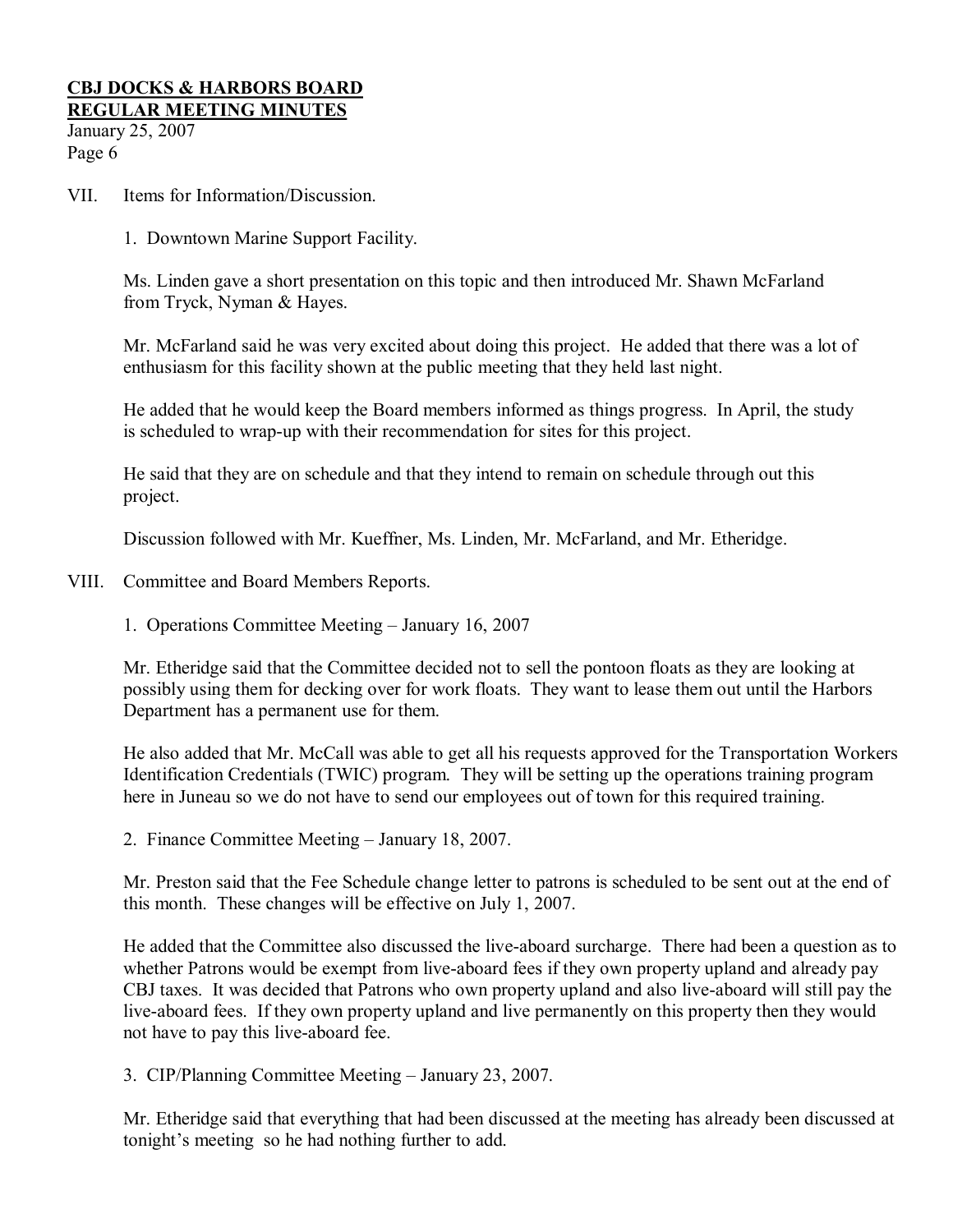January 25, 2007 Page 7

IX. Port Engineer's Report.

Ms. Linden said that she had nothing further to add. She directed the Board Members to call her if they had any questions concerning her Status Report of Projects included in tonight's Packet.

X. Harbormaster's Report.

There was no report due to Mr. McCall's absence tonight.

XI. Port Director's Report.

Mr. Stone said on February 5, 2007 there would be a Committee of the Whole Meeting for the Assembly on which he will be presenting alternatives concerning the Cruise Ship Dock Alternatives. This will be an important meeting and all Board Members are invited to attend.

He added that the City Treasurer – Craig Duncan is working on our Revenue Bond and should have it ready in a month.

He mentioned on the Douglas Breakwater that he has met with the Corps of Engineers 2 weeks ago and they are looking at doing some sort of Breakwater project using the 4.6 million dollars that we have. We are still looking at alternatives for revenue to do this project.

Discussion followed with Mr. Etheridge, Mr. Stone, and Mr. Simpson.

XII. Committee Administrative Matters.

1. Meeting Calendar for February 2007.

Chair Simpson drew the Board Member's attention to the February 2007 Meeting Schedule listed in the Packet.

The CBJ Chambers will be closed during the month of February due to construction so all of our Chamber scheduled meetings will be held in Room #224, CBJ Conference Room.

- A. **Operations Committee Meeting** February 13, 2007 5:00 p.m. to 7:00 p.m. - Aurora Harbor Office
- B. **Finance Committee Meeting** February 15, 2007 5:00 p.m. to 7:00 p.m. – CBJ City Hall Room #224
- C. **CIP/Planning Committee Meeting** February 20, 2007 5:00 p.m. to 6:30 p.m. – CBJ City Hall Room #224